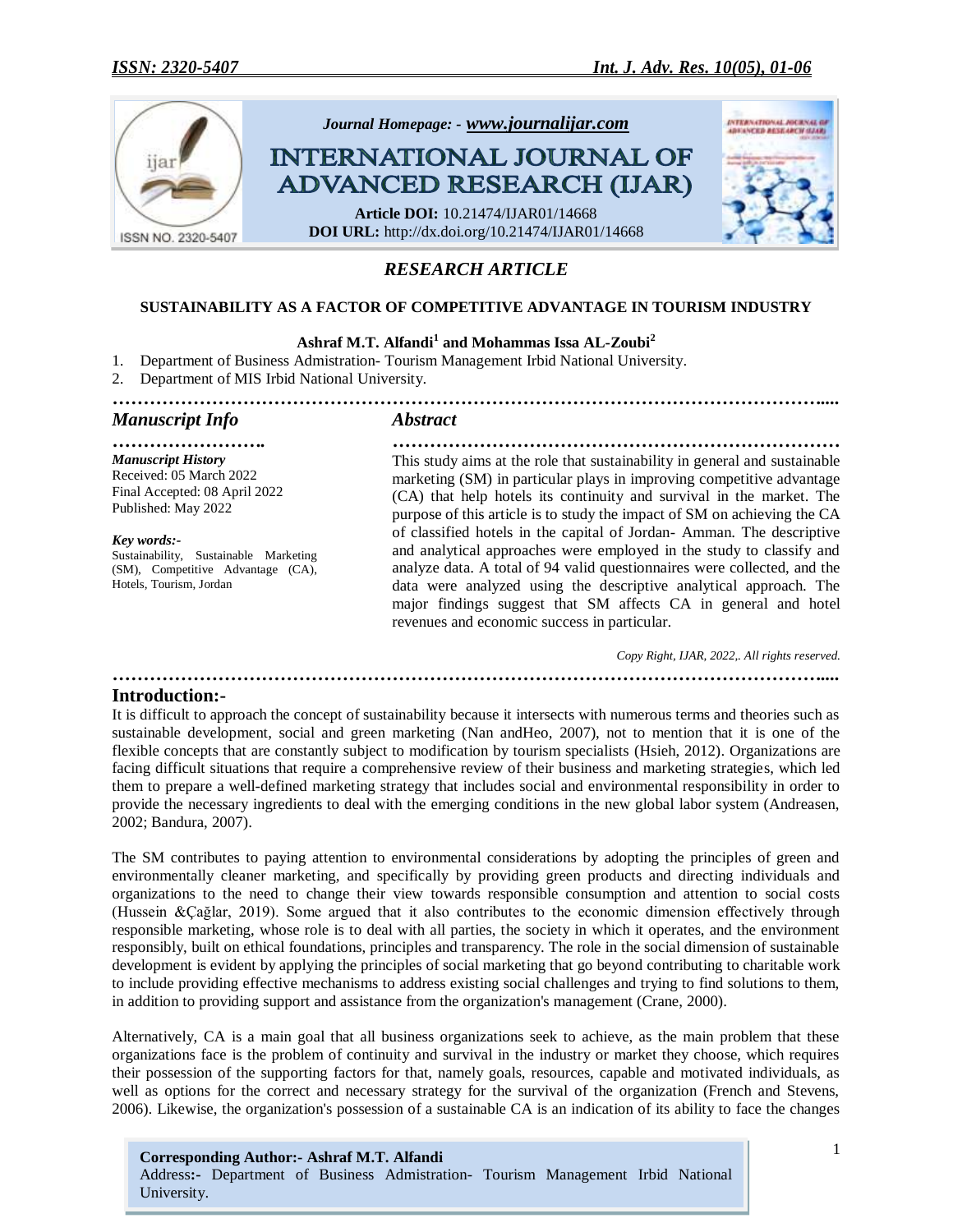in the environment in the market and its careful examination of the industry environment, and thus, its ability to confront competitors and the possibility of survival and continuity (Chan, 2014). Therefore, despite the increasing environmental and competitive pressures, it seeks to achieve wide production rates or accumulate sufficient resources (tangible and intangible) to build strategic capabilities and achieve the organization"s CA by outperforming competitors and adapting to the rising dynamics of the competitive environments in which it operates, thus contributing to its ability to achieve sustainability for CA to prevent new competitors from entering the sector in which it operates (Fuller, 1999).

Due to the challenges surrounding sustainable tourism demand, it has been addressed if this market exists by any means (Hsieh, 2012). According to older research, truly sustainability minded tourists account for only about 10% of the market. Both conventional marketing and environmental sustainability marketing assume that there is a consumer sector dedicated to environmental sustainability and that products must be tailored to these consumers(Chan, 2014).Recently,there has been a significant increase in the number of eco-type adventures and environmental sustainability enterprises in the tourism industry; however, those principles do now no longer match into both the environmental sustainability marketing due to the fact travelers regularly are looking for an experience and not good.

In the case of tourism industry in Jordan, some may wonder if it is worthwhile for businesses to portray themselves as eco or environmentally sustainable in order to create their CA from the manager point of view, considering the fact that some believe that sustainability could be detrimental to a corporation and may fall short of expectations.

## **Literature Review:-**

#### **Sustainable marketing (SM):**

Since the beginning of the sixties, as a result of technological development and the increase in population numbers, individuals showed great concern about neglecting the environment. At the beginning of the seventies, this concern increased due to the emergence of other issues that harm the environment, such as natural resources depletion, pollution of various kinds, climate change and decreasing green spaces, not to be overlooked the contribution of SM organizations (Rodriguez et al, 2002). In general, sustainability entails paying close attention to actions that have an influence on the environment.The development of SM as a concept and a practice came as a result of the increased interest in environmental issues, and organizations believed that there were some customers who wanted to buy products that did not harm the environment in return for paying high prices (Charter et al, 2002). Catoiu, (2012) pointed out in his concept of SM the novelty of the topic and stated that SM is one of the modern topics as it focuses on the optimal use of the resources owned by the organization in order to provide products of high value to customers and other relevant parties, taking into account environmental issues and long-term social.

A studies by Belz&Peattie, (2009) agreed with this proposition in their expression of SM as representing a new look in marketing. It will replace traditional marketing and lead to achieving sustainable development. SM is the advancement of naturally and socially dependable items, practices, and brand values. Assuming you've spent somewhat more on something since you realize it's locally sourced or 100% recyclable, you've attempted SM (Edwards et al, 2009). Sustainability is about continuity, embracing ways of behaving and practices to guarantee that the planet is livable and assets are accessible for people in the future. In a lot the identical way, SM is set longevity, swapping short-time period advantage for long-time period success (Nan and Heo, 2007).

#### **Competitive Advantage (CA):**

The CA is what distinguishes an entity's goods or services from all other possibilities for a customer (Moses, 2010). TheCA is commonly used for business, strategies work for any organization, country, or even individuals in a competitive environment (Adneret al. 2006). The CA is a collection of distinct characteristics of a firm and its products that the target market regards as important and outperforms the competition. This is why a brand is loyal to one product or service over another (Grahovacand Miller, 2009).

Companies can utilize three different forms of CA, these are as follows: cost and revenue (the economic outcomes), product or service differentiation, and niche strategies (Walsh, 2014). CA is a theory that aims to answer some of comparative advantage's objections. According to CA theory, states and corporations should seek policies that produce high-quality items that can be sold at high market prices. TheCA is necessary for satisfied customers who will get higher value in the products delivered to obtain a higher income than what owners demand from management. These requirements can be met through production organization, higher application, and lower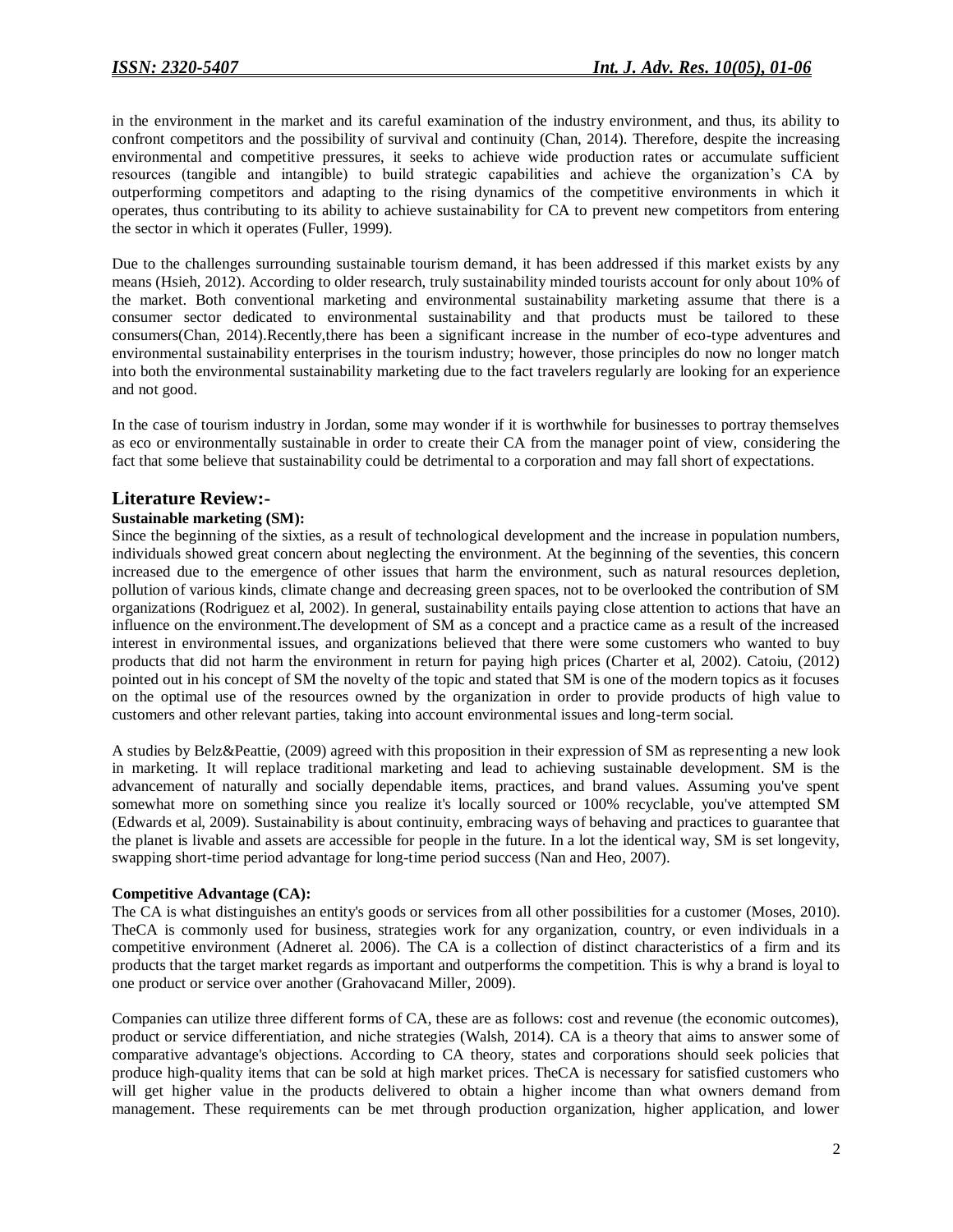production costs as possible (Ranko et al., 2008). A company that uses a differentiation strategy can acquire a CA over its competitors because of its capacity to establish entry barriers for future entrants by building customer and brand loyalty through superior offerings, advertising, and marketing strategies. As a result, a company that uses a differentiation strategy benefits from price-inelastic demand for its product or service (Moses, 2010). Firms have the ability to create barriers to entry in order to prevent counterfeiting by their competitors and to utilize their resources for the purpose of maintaining an international CA.

Previous research has concluded that sustainability initiatives can help businesses to gain a CA by encouraging efficiencies, attracting customers from certain segment market, and gaining business (Walsh and Dodds, 2017). This study conserve in examining this idea critically in the context of the hotel industry by comparing the strategic intent and implementation of sustainability initiatives in hotels in Jordan in order to win a CA. More precisely, we investigate the reason behind implementing sustainability initiatives, as well as the perceived impact of such tactics on a hotel's economic sustainability from the managers" point of view.

#### **Theoretical Framework and Hypotheses:**

The previous discussed literatures support the facts that SM could influence or even createCA in most cases. As discussed in this study, this research investigated the effect of SM on improving CA in classified hotels in Jordan. More specifically, the present study adopts Walsh and Dodds, (2017) framework which investigates the impact of hybrid sustainable strategy (low cost sustainable strategy and differentiating sustainability strategy) on creating CA. In their study, they conceptualized the CA of hotel industry as the combination of these variables (continued economic success, enhancing revenues, enhancing occupancy, and tourists" satisfaction). Nevertheless, while all sustainability methods are intended to generate financial gains for hoteliers, those that come under the low-cost strategy appear to have a higher possibility of success, as they often represent efficiency gains that result in a measurable financial benefit (Gilmore et al., 2014; Jones et al., 2014).There is no single acknowledged definition of sustainability, according to Bern et al. (2009). Companies define it in a variety of ways, with some focusing solely on environmental repercussions and others considering a wide range of economic concerns. When it comes to finite resources, the economic and political outlooks are same.As a result, in light of the previously cited literature and in pursuit of the study's objectives, the following hypotheses were proposed:

#### **H1:** SM **has a positive impact on** CA

**H1a**: SM **has a positive impact on the hotel** continued economic success.

**H1b**: SM has a positive impact on the hotel enhancing revenues.

**H1c**: SM **has a positive impact on the hotel** enhancing occupancy.

H1d: SM has a positive impact on the hotel enhancing tourists' satisfaction.

#### **Methodology:**

To achieve the purpose of the current study, quantitative data related to the study variables to investigatethe impact of SM on improving CA were collected and analyzed using the descriptive approach in order to determine the levels of variables within the research community as well as the analytical method to test the research hypotheses.

#### **Research Instrument:**

The questionnaire, which is the main tool of the study, was divided into two sections. The first section took the demographic information of the sample. The second section was designed to study the dependent and independent variables, which are SM and CA. A five-point Likert scale was used on all items of the current study, determines the respondent's answer, where the lowest value of (1) indicates "strongly disagree" and the highest value of (5 ) indicates "strongly agree". The current study employs the four dimensions suggested by Walsh and Dodds, (2017) to measure the CA (continued economic success, revenues, occupancy, and tourists" satisfaction). To measure the sustainable marketing, items were adopted from previous study of El-Dief and Font, (2010).

#### **Study Population and Sample:**

The study population consists of managers of classified hotels operating in Jordan – Amman. According to the Jordanian Ministry of Tourism (2020), there are more than 600 hotels in Jordan, with approximately 400 of them located in the capital Amman. The sample was drawn using the persuasion sampling approach and consisted of classified hotel managers in Amman. About 110 questionnaires were distributed and the size of the returned questionnaires was 94 suitable for analysis, with a percentage of 85% of the total questionnaires.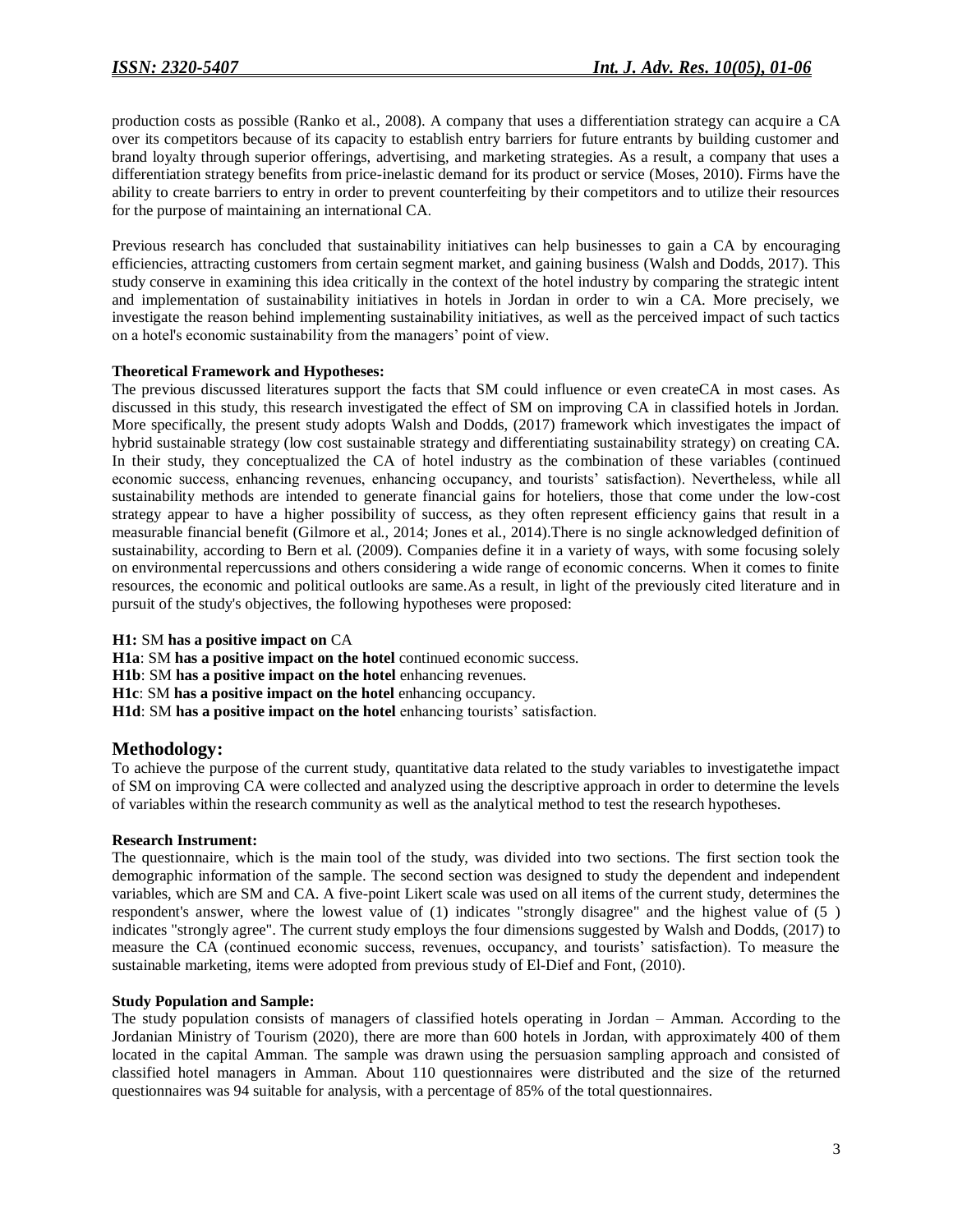## **Results:-**

The alpha cranbach coefficient was used in this study to assess the internal consistency of the questionnaire paragraphs after the researchers designed the questionnaire to cover all dimensions of the independent and dependent variables so that the study hypotheses could be tested using the questionnaire that was distributed and prepared for the sample members.to obtain a high degree of reliability and credibility, the data was used to verify the data collected and that the sample responses were distributed according to the likert scale, consisting of five points, which indicates the extent of the respondent's approval of the paragraphs of the questionnaire.the table (1) below displayed the internal consistency coefficients (reliability coefficient-cronbach alpha).

#### **Table 1:-** Cronbach Alpha.

| <b>VARIABLES</b>   | <b>Reliability coefficient</b> |
|--------------------|--------------------------------|
| SM                 | II. .770                       |
| III. CA            | IV. .880                       |
| <b>TOTAL</b><br>V. | VI. .823                       |

Looking at table (1) above, and in order to test the reliability of the questionnaire using SPSS to find the value of the reliability coefficient, it turned out to be acceptable, and it is higher than 71%, i.e., the ratio of security transactions to the variables, and this indicates the existence of internal consistency between the corridors in total of. 823 confirmed that the theory is legitimate through the poll.

## **Hypotheses Testing and Findings**

Since there are multiple dependent variables that are affected by the dependent variable, we used multiple regressions to test our hypothesis. Regression analysis interruptions are based on a standardized coefficient of beta, R-squared, where the calculated value is higher than the tabular value that reveals whether the above hypothesis is supported. Because regression analysis is extremely sensitive to outliers, standardized residual values greater than or less than (3.0) have been eliminated by the case-sensitive diagnostic of regression analysis in SPSS packages.

SM was regressed on the four dependent factors (continued economic success, enhancing revenues, enhancing occupancy, and enhancing tourists" satisfaction) as well as the CA in general. From the primary run of the test, the casewise diagnostics shows that perception number 22 and 89 viewed as anomalies and thus erased in the following relapse run. The estimated F value is greater than the tabulated F value at the confidence level (0.05), while the statistical significance level is  $(0.000)$ , which is less than the confidence level  $(0.05)$ . The F-statistic (F= 20.575, p.01) indicates that there is a significant association between the independent and dependent variables. The computed R square indicates that SM account for 44% of the variation in the CA.

The findings demonstrated that SM has a significant impact on hotel CA, implying that the general hypothesis (H1) is accurate and that there is a direct correlation between the independent and dependent variables. More specifically, the result showed that only two out of four dependent variables (enhancing revenues and hotel continued economic success) found to be significantly influencedby the sustainable marketing. As a result, it is reasonable to conclude that the following hypotheses (H1c and H1d) are rejected, whereas the hypothesis (H1b and H1a) is accepted. The beta values were utilized to investigate which factors were most influenced by sustainable marketing. Based on the strength of the beta values, the predictor factors exerting the greatest influence by SM were increasing hotel revenues (β = 21), followed by improving continued economic success (β = 18).

# **Discussion:-**

The results of the research confirmed that there is an impact of SM on the CA. The current study's findings not only add to the ongoing debate over the viability of using sustainable marketing approaches in the context of the Jordanian hotel sector, but they also have implications for business strategy. Firstly, it appears that Jordanian hotel management believes that being branded as an environmentally sustainable hotel is critical to their future success and revenue growth. This finding would call into question the strategy literature's emphasis on low-cost strategies to create CA since tow out of four factors found to be influenced by sustainable marketing. However, this result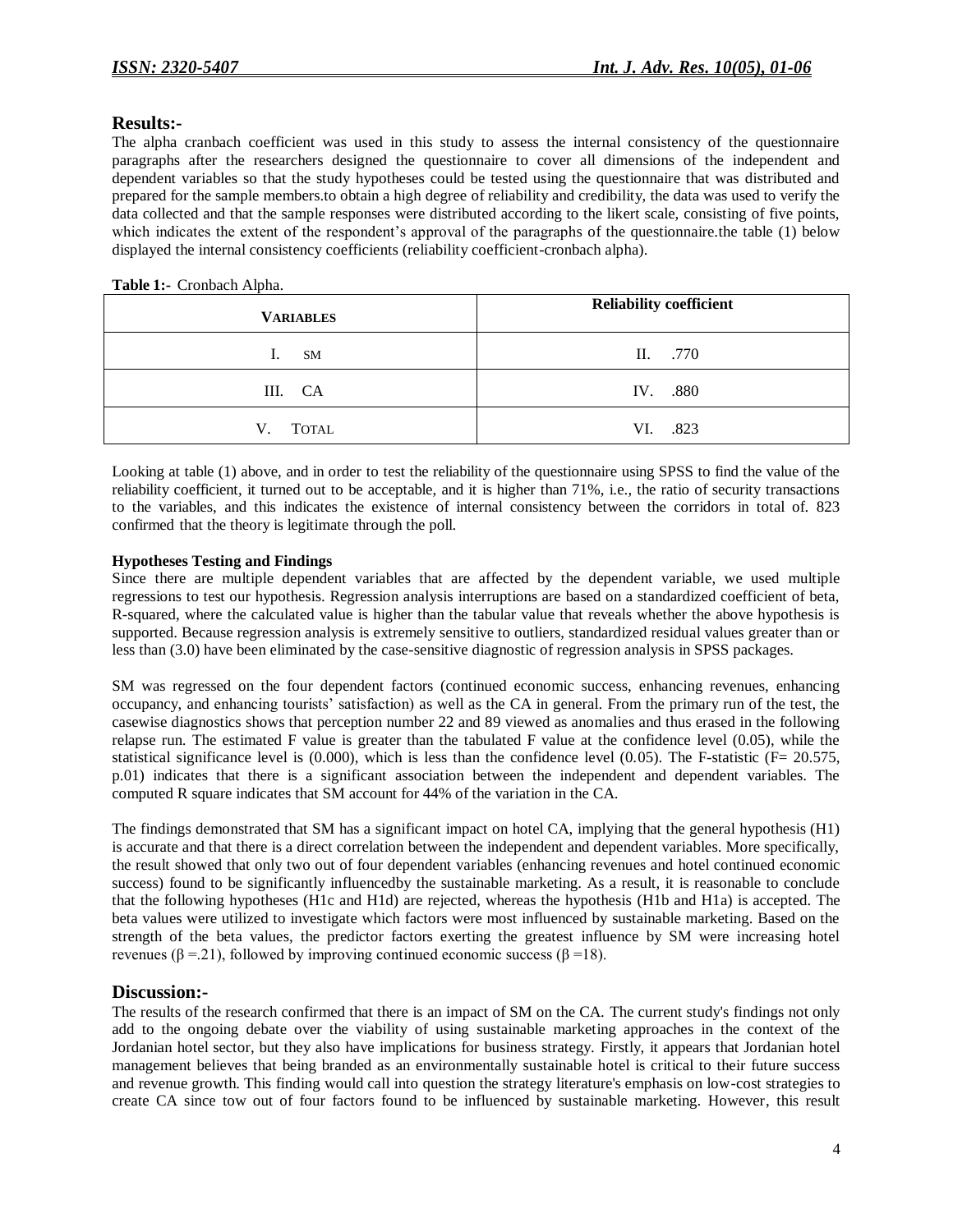doesn't call for ignoring this strategy which can give hotels management with immediate financial benefits by lowering operating expenses and increasing net revenue margins. In addition, this strategy can leads to create CA in terms of pricing that gives the hotel management the ability to invest more in sustainable strategies which finally leads to differentiation in terms of sustainability from the potential tourists point of view. Based on these findings, the present study suggests improvinghotel manager training in order for them to realize the economic benefits of such strategy, as well as to train them to educate the potential and current tourists of the importance of apply such strategy on the environment and the society.

# **Conclusion:-**

To summarize, SM is founded not just on reducing social and ecological "environmental" concerns, but also on attempting to align these objectives with those of customers.As it turns out, what we mean by SM is developing long-term relationships with customers, the social environment, and the natural environment.The marketing approach to sustainability tries to enrich social capital (a phrase coined by the late French sociologist Pierre Bourdieu to refer to the network of ties that a social actor has with his surroundings) as well as to empower and grow the local community. This concept, SM, has its origins in a variety of fields of knowledge; on the one hand, it is associated with social responsibility and the creation of social capital, and on the other hand, it gets deeply into the true and basic meaning of marketing. The current study emphasizes on the idea of establishing long-term and profitable customer relationships as well as being closely tied to sustainable development and everything associated to it.As a result, CA is reached by well-planned and long-term plans, and SM can result in higher-value products, successful sales, and loyal customers. Finally, it is fair to conclude that SM plan will give you the time you need to start your brand and maintain sales without resorting to fads.

# **References:-**

- 1. Adner, Ron, and Peter B. Zemsky (2006),"A Demand-BasedPerspective on Sustainable CA,"StrategicManagement Journal, 27 (3), 215–39.
- 2. Andreasen, A.R. (2002) "Marketing Social Marketing in the Social Change Marketplace", Journal of Public Policy and Marketing 21(1): 3-13.
- 3. Bandura, A. (2007) "Impeding Ecological Sustainability through Selective Moral Disengagement", International Journal of Innovation and Sustainable Development 2(1): 8-35.
- 4. Belz, F-M. and Peattie, K.,(2009) Sustainability Marketing, A Global Perspective,2nd Ed ،Wiley, London, Uk,.
- 5. Berns, M., Townend, A., Khayat, Z., Balagopal, B., Reeves, M., Hopkins, M.S., &Kruschwitz, N.(2009). Sustainability and CA. MIT Sloan Management Review, 51(1)
- 6. Catoiu,I., Vranceanu,D. M.,andFilip, A. 2010. Setting fair prices, fundamental principle of sustainable marketing. Amfiteatru Economic, 12 (27),.
- 7. Chan ESW. 2014. Green marketing: hotel customers" perspective. Journal of Travel and Travel Tourism Marketing 31(8): 915–936.
- 8. Charter M, Peattie K, Ottman J, Polonsky MJ. 2002. Marketing and Sustainability. Association with the Center for Sustainability Design. UK. Center for Business Relationships, Accountability, Sustainability and Society (BRASS).
- 9. Crane, A. (2000) "Facing the Backlash: Green Marketing and Strategic Orientation in the 1990s", Journal of Strategic Marketing 8(3): 277-96.
- 10. Edwards SM, Lee JK, La Ferle C. 2009. Does place matter when shopping online? Perceptions of similarity and familiarity as indicators of psychological distance.Journal of Interactive Advertising10: 35– 50.
- 11. El Dief, M. and Font, X. (2010), "The determinants of hotels" marketing managers" green marketing behaviour", Journal of Sustainable Tourism, Vol. 18 No. 2, pp. 157-174.
- 12. Jones P, Hillier D, Comfort D. 2014. Sustainability in the global hotel industry.International Journal of Contemporary Hospitality Management 26(1).
- 13. Jordanian Ministry of Tourism and Antiquities, (2020),
- 14. https://www.mota.gov.jo/AR/List/%D8%A7%D9%84%D9%85%D9%86%D8%B4%D8%A2%D8%AA\_%D8 %A7%D9%84%D8%B3%D9%8A%D8%A7%D8%AD%D9%8A%D8%A9\_%D9%88%D8%A7%D9%84%D 8%B9%D8%A7%D9%85%D9%84%D9%8A%D9%86\_20192020
- 15. French, J. and Blair-Stevens, C. (2006) Social Marketing Pocket Guide. London :National Social Marketing Centre.
- 16. Fuller, D.A. (1999) Sustainable Marketing: Managerial-Ecological Issues .Thousand Oaks, CA: Sage.